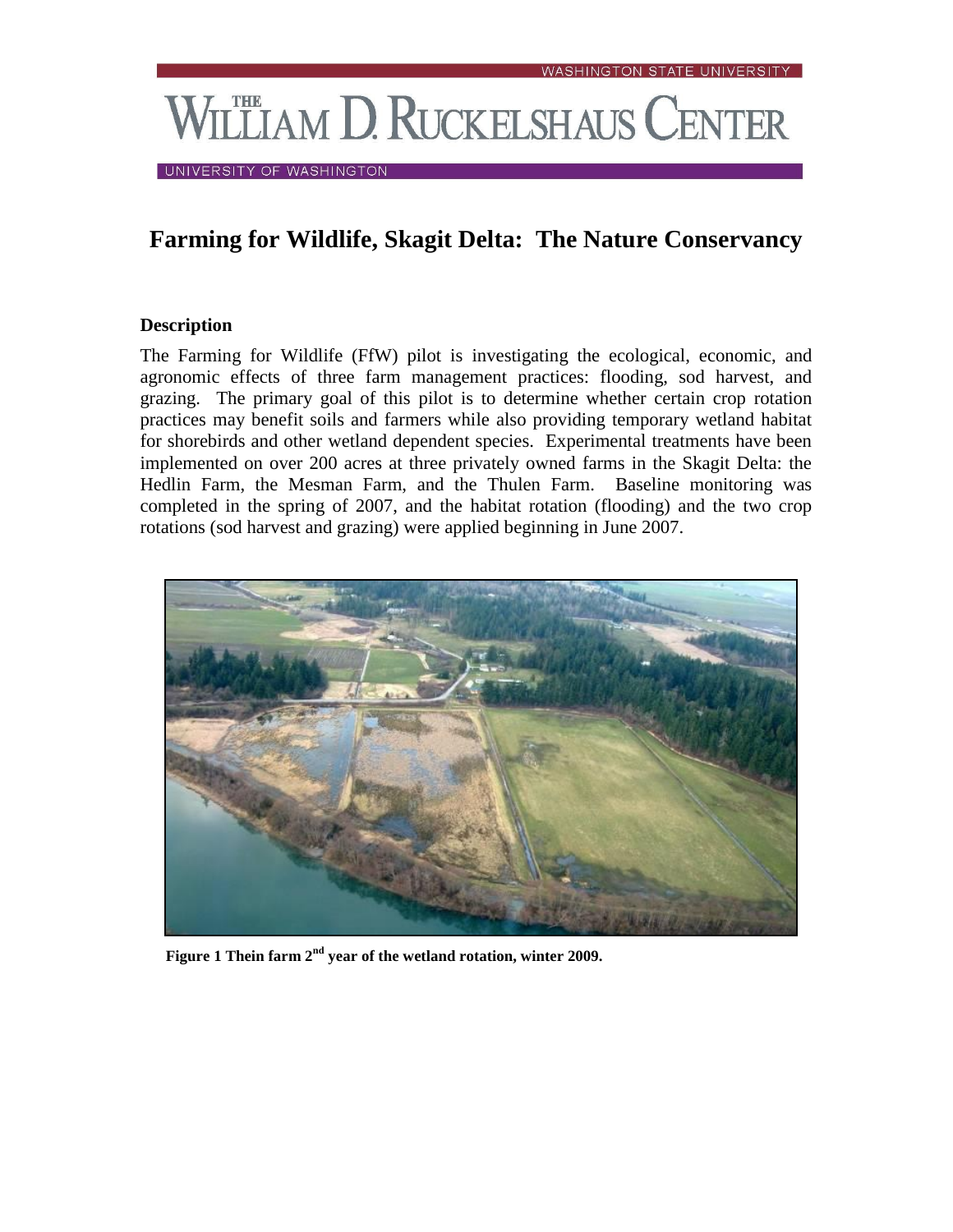#### **Progress**

- Shorebird, invertebrate, soil and vegetation sampling were completed for the Winter 2008 sampling period
- Assisted NRCS in developing a special project funding scenario for wetland rotations under the Wildlife Habitat Enhancement Program (WHIP)
- Contracted with Hector Saez, WSU Resource Economist to conduct economic feasibility assessment for wetland rotations
- Hector Saez interviewed Skagit farmers and developed an Enterprise budget for potato production that will be used to assess economic feasibility of wetland rotations for potato growers
- Graduate student supervised by Dr. Debbie Inglis, WSU began in January 2009 to examine the effects of soil saturation on potato pathogens
- **Presentation of preliminary results at the Western Washington Potato Conference at** WSU Northwestern Washington Research and Extension Center in February 2009
- **Presentation of preliminary results at the Western Hemisphere Shorebird Meeting in** Mazatlan, Mexico in March, 2009



**Figure 2 Mesman Farm Flooded site August 2007. Mesman Farm flooded Site August 2008.**



### **Known Outcomes to Date:**

- Flooded fields have provided significantly more habitat for shorebirds during the migration periods than either grazed or harvest fields
- Species of conservation concern commonly seen using the flooded fields include Greater and Lesser Yellowlegs, Long-billed Dowitchers, and Western Sandpipers
- Substantially fewer shorebirds used the flooded sites during fall migration in 2008 compared to fall 2007
- Total Nitrogen has increased at a faster rate on flooded fields than either grazed or harvest fields
- pH and soil microbiology does not appear to be negatively impacted by the flooded treatments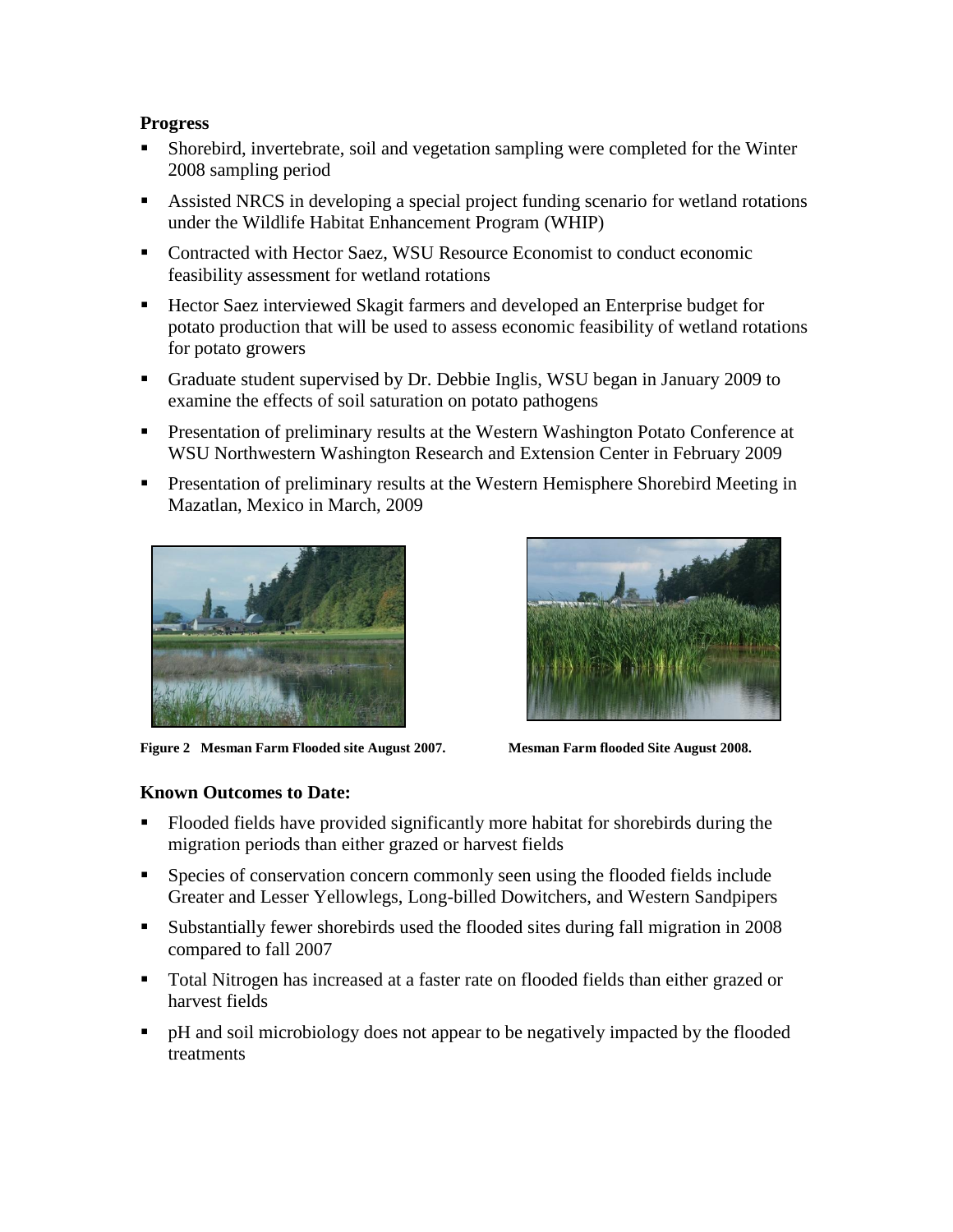#### **Future Work**

In May 2009, following the spring migration of shorebirds, experimental treatments will be completed and farms will return to production. Plans have been developed to determine what crops and the timing of planting that might best maximize the productivity of the sites following the experimental treatments. Soil fertility and microbiology, and weed abundance will continue to be monitored through the 2010 growing season.

The economic feasibility analysis of habitat rotations will be completed in June 2009. This research will include enterprise budgets for three rotations, namely, flooding, a typical sod cover crop, and potatoes. In addition, this research will evaluate the net benefits of land conservation tools and a system of payments for ecological services that could support habitat rotation efforts.

#### **Timeline:**

- Spring 2009 monitoring of shorebirds, vegetation, soils, and invertebrates will begin April 20, 2009
- A thorough analysis of the pilot data will begin after the final sampling period is completed in May
- Fields will be returned to production in May 2009
- Potato pathology greenhouse and field experiments will be ongoing through December 2011
- New wetland rotation sites will be implemented in 2009 with farmers contracting with NRCS through the WHIP project



**Figure 3 Above Left Picture: Researchers measure the growth of cattails in flooded agricultural fields. Above Right Picture: Yellowlegs and dowitchers are the most common shorebirds on the flooded agricultural fields during fall migration.**